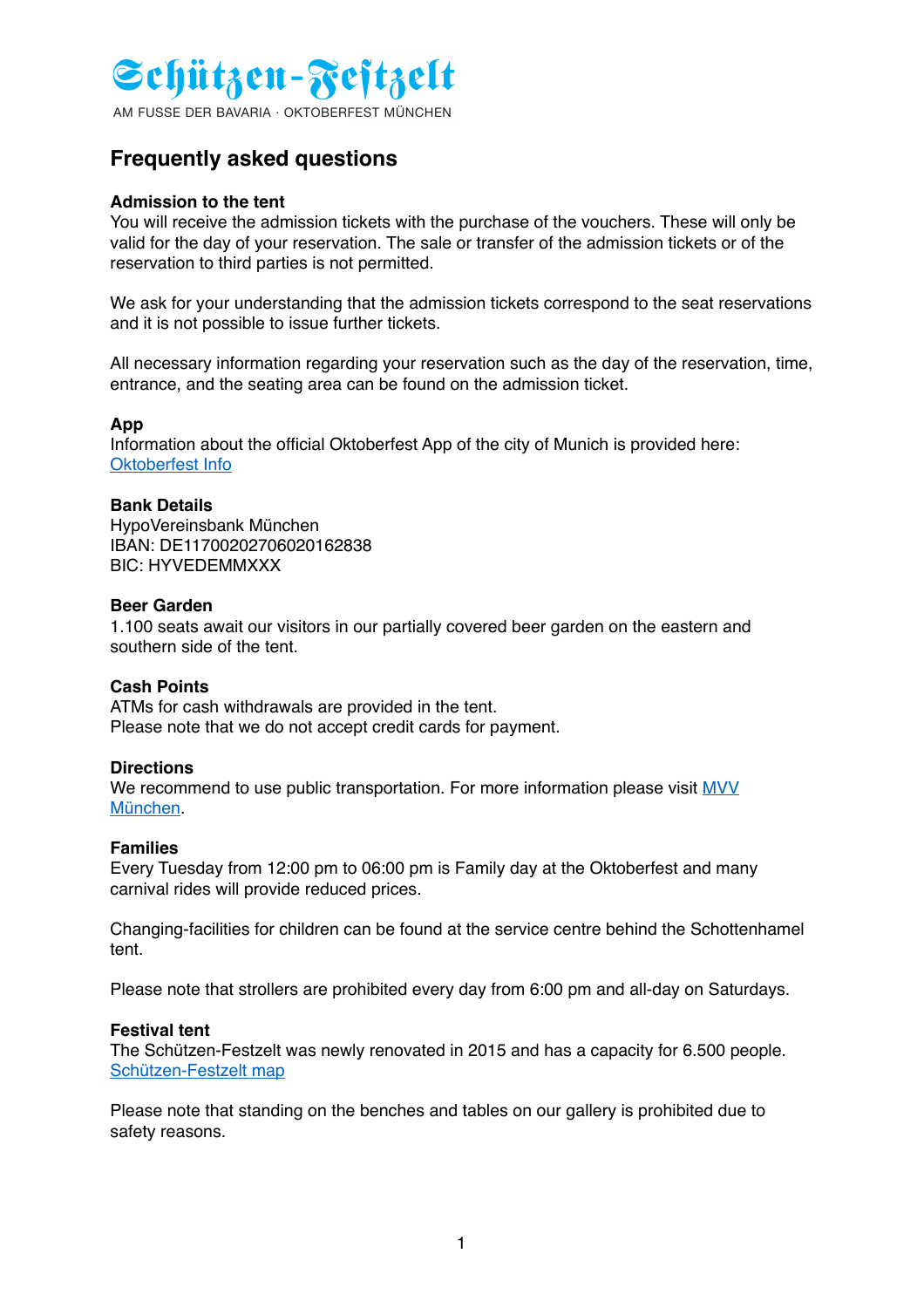# Schützen-Festzelt

AM FUSSE DER BAVARIA · OKTOBERFEST MÜNCHEN

Our balcony on the southern side of the festival tent is one of the most beautiful places on the Oktoberfest and offers a spectacular view of the bronze statue of Bavaria and the ferries wheel.

The Schützen-Festzelt is handicapped accessible.

# **LOWENBRAU**

# **General Terms and Conditions**

Our General Terms and Conditions can be found [here](https://www.schuetzenfestzelt.com/agb).

# **Invoice on Reservation Day**

Upon request, a receipt with the detailed company address can be received from our operating staff on the day of the reservation. If a proper invoice should be needed after the Oktoberfest, please send us an e-mail with the desired company address.

# **Location**

Our Schützen-Festzelt is located at the end of the Matthias-Pschorr-Strasse next to the [Bavaria statue. The area map of the large Oktoberfest tents is a useful helper: Oktoberfest](https://www.oktoberfest.info/en/information/oktoberfest-area-map/)  Area Map

# **Lost and Found**

Lost property will be taken to the lost property office at the service centre (SZT) behind the Schottenhamel tent every morning. The opening hours are from 01:00 pm to 11:00 pm.

# **Lunchtime Oktoberfest**

During lunchtime from Mondays to Thursdays from 11:00 am to 03:00 pm we will provide special menues at very attractive prices.

#### **Menu**

Our menu with the traditional Schützen-Festzelt dishes will be released during summer. Many alternatives for vegetarians or vegans will be offered as well.

#### **Minimum Purchase**

The minimum purchase of  $2 \times 1$  beer and  $\frac{1}{2}$  chicken is required for all lunchtime reservations from Monday to Wednesday. This also applies to the evening reservations in the middle part of the tent.

On Thursday, Friday, weekends, and on bank holidays, a minimum purchase of 2 x 1L beer,  $%$  chicken as well as one 10€ voucher per person is required for all lunchtime and evening reservations.

Please note that any food and beverage pre-orders are binding and will be charged in the amount ordered.

#### **Music**

Traditionally Walter Bankhammer and his band, the [Niederalmer](http://die-niederalmer.com), are playing at the Schützen-Festzelt and create a one of-a-kind atmosphere.

#### **Non-reserved area**

Guests without a table reservation can find spots in the middle area of the tent.

#### **Official Oktoberfest Events**

17 September 2022 10:00 am Parade of the Landlords and Breweries

- 17 September 2022 12:00 pm Official Tapping of the Keg opening ceremony
- 18 September 2022 10:00 am Costume and Riflemen's Parade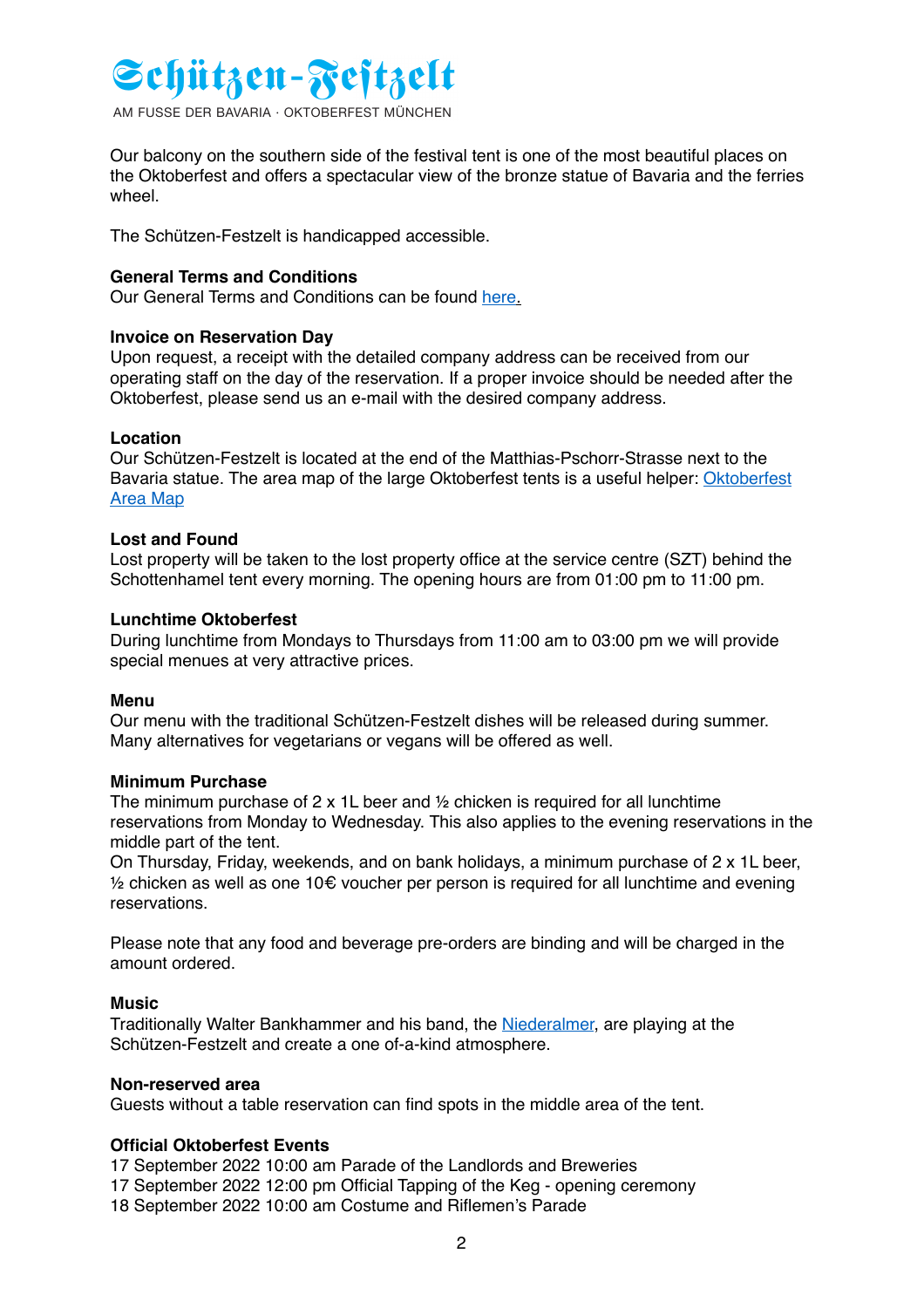# Schützen-Festzelt

AM FUSSE DER BAVARIA · OKTOBERFEST MÜNCHEN

22 September 2022 10:00 am Oktoberfest Chapel Service 25 September 2022 11:00 am Town Concert - open-air concert 03 October 2022 11:00 am Gun Salute

# **Opening Hours**

Weekdays Monday to Friday 10:06 am haddo pm Weekends and bank holidays 09:00 am – 10:30 pm

Last order is at 10:30 pm all days.

#### **Our Company**

We invite you to visit our restaurant ["Zum Franziskaner"](http://www.zum-franziskaner.de), the long-established restaurant in the city centre of Munich as well as our family run \*\*\*\* [Hotel Drei Löwen](http://www.hotel3loewen.de) close to the central station. We will also welcome you at the [Löwenbräukeller](http://www.reinbolds-lbk.com) at Stiglmaierplatz.

#### **Payment in the tent**

On the day of your reservation, the invoice must be paid via vouchers, cash or EC card. Credit cards will not be accepted. We kindly ask to check the invoice before payment. Any complaints afterwards cannot be taken into account.

#### **Re-Entering the festival tent**

We cannot guarantee the re-entry of the festival tent even with a reservation or admission ticket, if the tent is overcrowded.

#### **Reservation fee**

We charge €1,00 per person / per booked seat.

#### **Reservation Times**

You can find the reservation times in the request form.

You can only book one reservation time (lunch or evening) per reservation day.

Seats are only reserved for the confirmed number of people and can only be claimed up to 30 minutes after the confirmed reservation time. The complete number of people must be seated on time. With a delay of more than 30 minutes after the reservation time, you will lose the claim of the reserved seats even though vouchers were purchased. If everyone leaves the table, you will lose the claim for the reserved seats even if the reservation time has not ended yet. Additional standing places in your reservation area are not permitted due to fire protection.

At the end of your reservation the table has to be cleared at the assigned time. Due to security reasons (escape and rescue routes) it is not permitted to stay in the hallways afterwards. According to the terms and conditions of the Oktoberfest, we kindly advise you to leave the tent after your reservation time.

#### **Riflemen**

Members of the BSSB have to make their tent reservations directly through the [BSSB.](http://www.bssb.de)

#### **Service Charge**

The service charge of 9% is not included in the voucher price and has to be paid directly to the operating staff.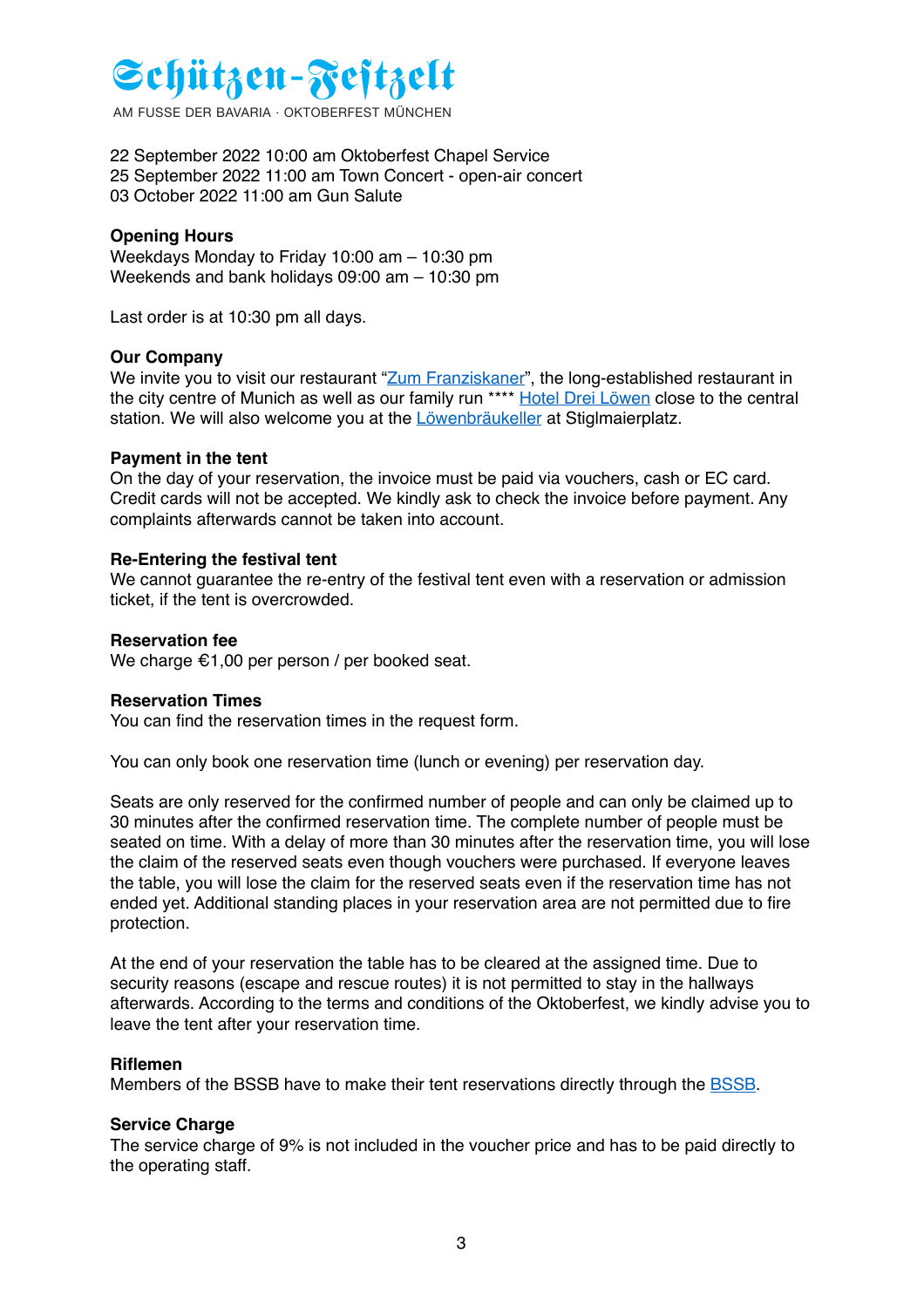# Schützen-Festzelt

AM FUSSE DER BAVARIA · OKTOBERFEST MÜNCHEN

# **Smoking**

Smoking is prohibited in all areas of the tent. Upon leaving the tent, re-entering cannot be guaranteed due to overcrowding.

There is no possibility to buy tobacco products in the tent.

# **Staff**

#### **LOWENBRAU**

420 staff members from different nationalities welcome you at the Schützen-Festzelt .

# **Souvenirs**

Original Schützen-Festzelt souvenirs can be purchased at the souvenir stand inside the tent or in our [online shop.](http://www.franziskanershop.com)

# **Table Size**

Seat reservations can only be made per table, either for 8 or 10 people.

# **Tip**

Tip is not included in the service charge and does of course remain optional.

# **Transfer of Reservations**

Reservations are only for the purchaser and their guests. Selling or passing on the reservation without the permission of the Schützen-Festzelt is prohibited. This applies in particular to the auction of reservations at online platforms such as Ebay. The transfer entitles the Schützen-Festzelt to cancel the reservation contract immediately. Vouchers that were purchased beforehand cannot be refunded.

#### **Useful Hints**

The police, fire department, first aid station and lost & found office can be found in the service centre (SZT) behind the Schottenhamel tent.

More information about the Oktoberfest can be found here: [Oktoberfest Info](https://www.oktoberfest.info/en/information/)

10 golden rules of the Oktoberfest: [10 golden rules on Oktoberfest Info](https://www.oktoberfest.info/en/information/10-golden-rules-for-oktoberfest/)

# **Voucher pick-up and shipment**

Vouchers are ready for pick-up from Tuesday, 16 August until Thursday, 01 September 2022. The Oktoberfest office is closed from Friday till Sunday.

The office opening hours are Monday to Thursday from 9am until 2 pm.

Please have your reservation number and your ID ready for the voucher pick-up.

In case you cannot come to the office personally, a representative is also allowed to pick-up the vouchers. A written power of attorney is not necessary. We just kindly ask to provide the relevant reservation number.

From mid-July, the vouchers will be shipped to the stated delivery address after we received the amount due. A shipment confirmation will be sent by e-mail.

#### **Vouchers**

Voucher for 1L Löwenbräu Oktoberfest beer (price will be published in june) Voucher for ½ Oktoberfest chicken (price will be published in june) 10 € vouchers